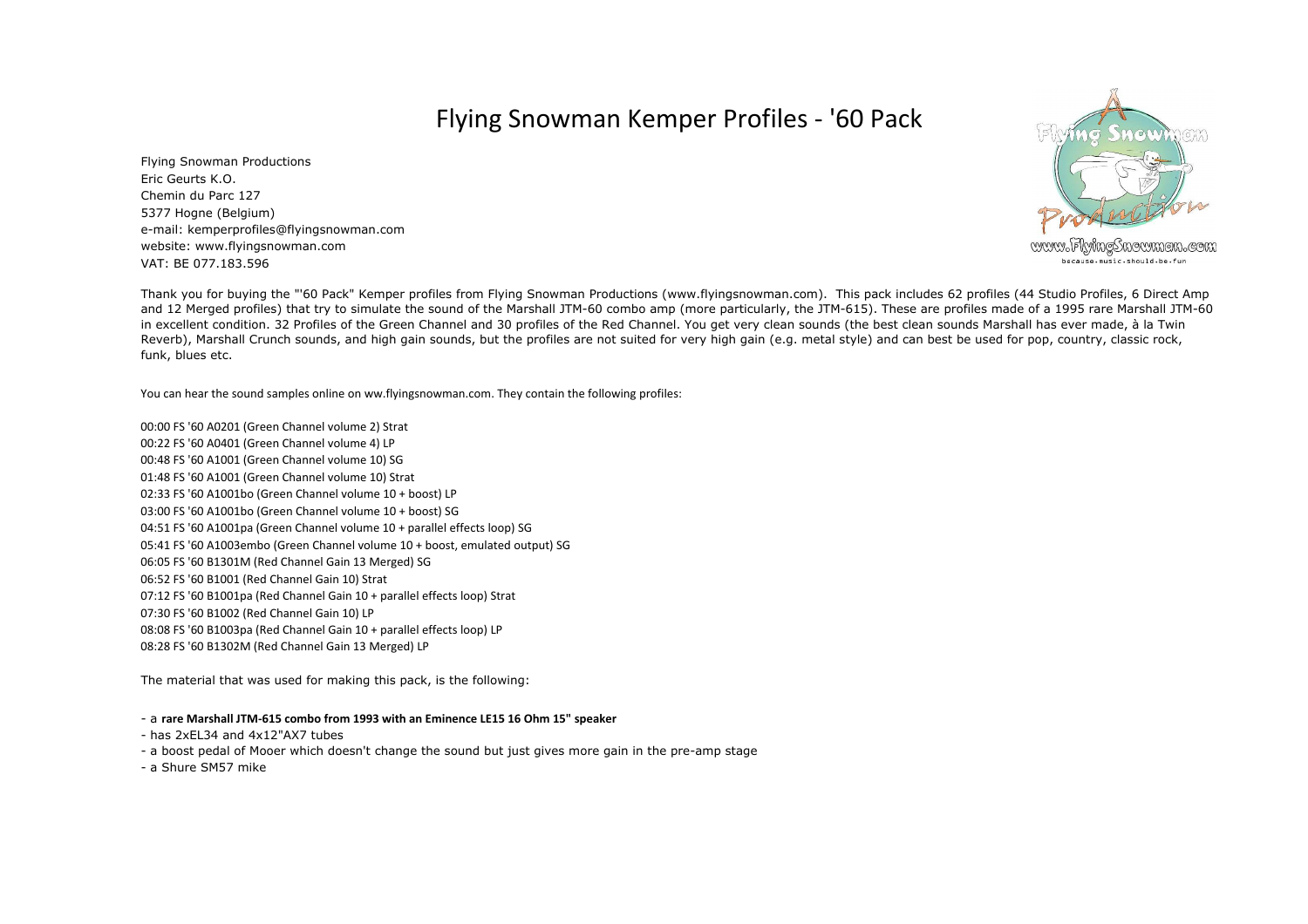*"Note: All product names and trademarks are the property of their respective owners, which are in no way associated or affiliated with Rigbusters. Product names are used solely* for the purpose of identifying the specific products that were studied during Flying Snowman Production's sound profiling process. Use of these names does not imply any co*operation or endorsement. You are purchasing a license to use these profiles for your own personal and/or professional use but profiles are not for resale or for any other unlicensed distribution, free or compensated. The Flying Snowman Production profiles simply seek to re-create the sound of the stomp boxes and amplifiers listed and any use of brand names is strictly for comparison purposes."*

## **Naming Conventions for Rigs:**

- FS stands for Flying Snowman
- *A* stands for green channel, *B* for red channel
- *x <sup>x</sup>* is a number from 01 to 9, indicating the gain or volume setting on the amp during the profiling process

- *y <sup>y</sup>* is a number from 01 to … indicating the number of the profile for setting *xx* . Variations are made with different settings of amp input, EQ section, boosters, mikes, or mike positions.

- *pa* indicates the Parallel Mix Effects loop was used (only to boost the channel)

- *bo* indicates a boost pedal was used in front of the amp (no distortion or booster pedal, just pushes up the volume)
- *em* indicates the D.I. Outuput was used and Emulation was on
- *po* indicates the D.I. Output was used and Emulation was off

- *M* indicates a merged profile

Here below you find the list of Profiles that are part of the FS '60 Pack, along with all the settings of the amp during the profiling process.

| <b>Rigs List:</b>  | Channel Volume Bass Middle Treble Gain Volume Bass Middle Treble |                |   |   |                |  |  | <b>Master</b>               | <b>Master</b> | Presence |          | D.I. Output               | <b>Mike Positioning</b> | Remarks |
|--------------------|------------------------------------------------------------------|----------------|---|---|----------------|--|--|-----------------------------|---------------|----------|----------|---------------------------|-------------------------|---------|
|                    |                                                                  |                |   |   |                |  |  | <b>Parallel Mix Effects</b> | Volume        |          | Emulated | <b>Power Amp Line Out</b> |                         |         |
| FS '60 A0201       | Green                                                            | $\overline{2}$ | 5 | 5 | 7              |  |  |                             | 8             |          |          |                           | straight, on the side   |         |
| FS '60 A0202       | Green                                                            | 2              |   |   | $\overline{ }$ |  |  |                             | 10            |          |          |                           | straight, on the side   |         |
| FS '60 A0401       | Green                                                            |                |   |   |                |  |  |                             |               |          |          |                           | straight, on the side   |         |
| FS '60 A0402       | Green                                                            |                |   |   |                |  |  |                             | 10            |          |          |                           | straight, on the side   |         |
| FS '60 A0403       | Green                                                            |                |   |   |                |  |  |                             | 10            |          |          |                           | straight, on the side   |         |
| FS '60 A0403em     | Green                                                            |                |   |   |                |  |  |                             |               | 0        | ON       | ON                        | straight, on the side   |         |
| FS '60 A0403M      | Green                                                            | 4              |   |   |                |  |  |                             | 10            | 0        | OFF      | ON                        | straight, on the side   |         |
| FS '60 A0403po     | Green                                                            |                |   |   |                |  |  |                             |               | 0        | OFF      | ON                        | straight, on the side   |         |
| FS '60 A0404       | Green                                                            | Δ              |   |   |                |  |  |                             | 10            |          |          |                           | straight, center        |         |
| FS '60 A0404M      | Green                                                            | $\overline{4}$ |   |   |                |  |  |                             | 10            |          | OFF      | ON                        | straight, center        |         |
| FS '60 A1001       | Green                                                            | 10             |   |   |                |  |  |                             |               |          |          |                           | straight, on the side   |         |
| FS '60 A1001bo     | Green                                                            | 10             |   |   | $\overline{ }$ |  |  |                             |               |          |          |                           | straight, on the side   |         |
| FS '60 A1001pa     | Green                                                            | 10             |   |   |                |  |  | 10                          | 8             |          |          |                           | straight, on the side   |         |
| FS '60 A1001pabo   | Green                                                            | 10             |   |   | $\overline{7}$ |  |  | 10                          | 8             |          |          |                           | straight, on the side   |         |
| FS '60 A1002       | Green                                                            | 10             |   |   | $\overline{ }$ |  |  |                             | 10            |          |          |                           | straight, on the side   |         |
| FS '60 A1002bo     | Green                                                            | 10             |   |   |                |  |  |                             | 10            |          |          |                           | straight, on the side   |         |
| FS '60 A1002pa     | Green                                                            | 10             |   |   | $\overline{7}$ |  |  | 10                          | 10            |          |          |                           | straight, on the side   |         |
| FS '60 A1002pabo   | Green                                                            | 10             |   |   |                |  |  | 10                          | 10            |          |          |                           | straight, on the side   |         |
| FS '60 A1003       | Green                                                            | 10             |   |   | 5              |  |  |                             | 10            |          |          |                           | straight, on the side   |         |
| FS '60 A1003bo     | Green                                                            | 10             |   |   |                |  |  |                             | 10            |          |          |                           | straight, on the side   |         |
| FS '60 A1003em     | Green                                                            | 10             |   |   | 5              |  |  |                             |               | 0        | ON       | ON                        | straight, on the side   |         |
| FS '60 A1003embo   | Green                                                            | 10             |   |   |                |  |  |                             |               | 0        | ON       | ON                        | straight, on the side   |         |
| FS '60 A1003empa   | Green                                                            | 10             |   |   |                |  |  | 10                          |               | 0        | ON       | ON                        | straight, on the side   |         |
| FS '60 A1003empabo | Green                                                            | 10             |   |   | 5              |  |  | 10                          |               | 0        | ON       | ON                        | straight, on the side   |         |
| FS '60 A1003M      | Green                                                            | 10             |   |   |                |  |  |                             | 10            | 0        | OFF      | ON                        | straight, on the side   |         |
| FS '60 A1003pa     | Green                                                            | 10             |   |   |                |  |  |                             | 10            |          |          |                           | straight, on the side   |         |
| FS '60 A1003pabo   | Green                                                            | 10             |   |   |                |  |  |                             | 10            |          |          |                           | straight, on the side   |         |
| FS '60 A1003po     | Green                                                            | 10             |   |   |                |  |  |                             |               | 0        | OFF      | ON                        | straight, on the side   |         |
| FS '60 A1004       | Green                                                            | 10             |   |   | 5              |  |  |                             | 10            |          |          |                           | straight, center        |         |